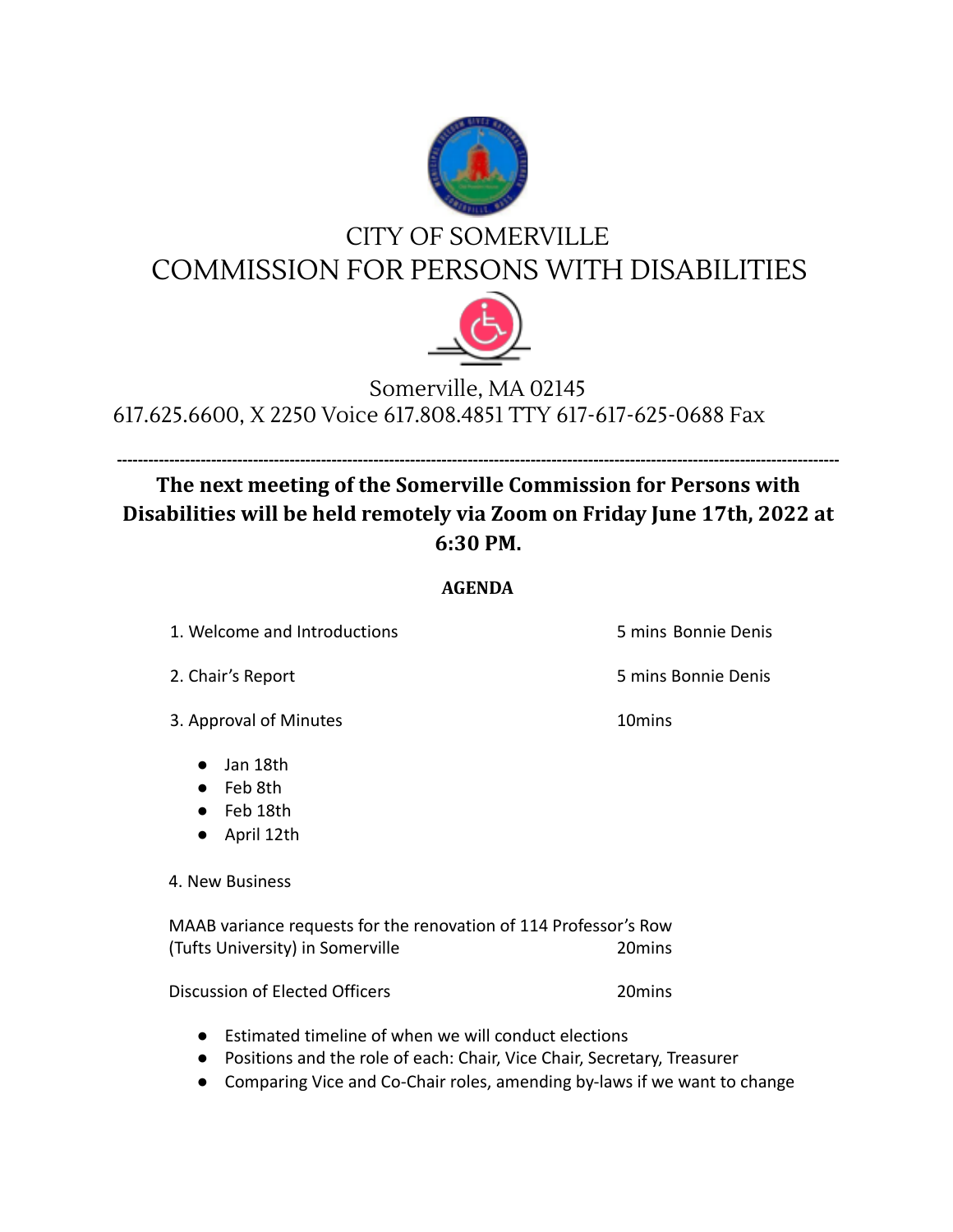role

Municipal Vulnerability Preparedness Grant 5 minutes

Harriotte Hurie Ranvig

5. Continued Business 15 minutes

SCPD Commissioner Appointment Process Update

Accessible Parking Funds Update

● Resolution 213985 (ID:28960) By City Councilor Scott

Authorizing the Somerville Commission for Persons With Disabilities to disburse at their discretion, and according to the procedures they deem fit, any funds allocated to the account established for the purpose of satisfying MGL Chapter 40 Section 22G, without further approval of the City Council. RESULT: APPROVED. [UNANIMOUS] AYES: BurnleyJr., Kelly, Wilson, GomezMouakad, PinedaNeufeld, Strezo, McLaughlin, Scott, EwenCampen, Clingan, Davis

● How to request funds for our parking fines account

**This meeting will be conducted remotely via Zoom. Please use the following link to access the meeting from your computer, tablet or smartphone:**

Join Zoom Meeting https://us04web.zoom.us/j/77126667445?pwd=BhDn-FliqhSClQGZA-Ns6uSF0u8glY.1

Meeting ID: 771 2666 7445 Passcode: 742422 One tap mobile +19292056099,,77126667445#,,,,\*742422# US (New York) +13017158592,,77126667445#,,,,\*742422# US (Washington DC)

Dial by your location

+1 929 205 6099 US (New York) +1 301 715 8592 US (Washington DC) +1 312 626 6799 US (Chicago) +1 669 900 6833 US (San Jose) +1 253 215 8782 US (Tacoma)